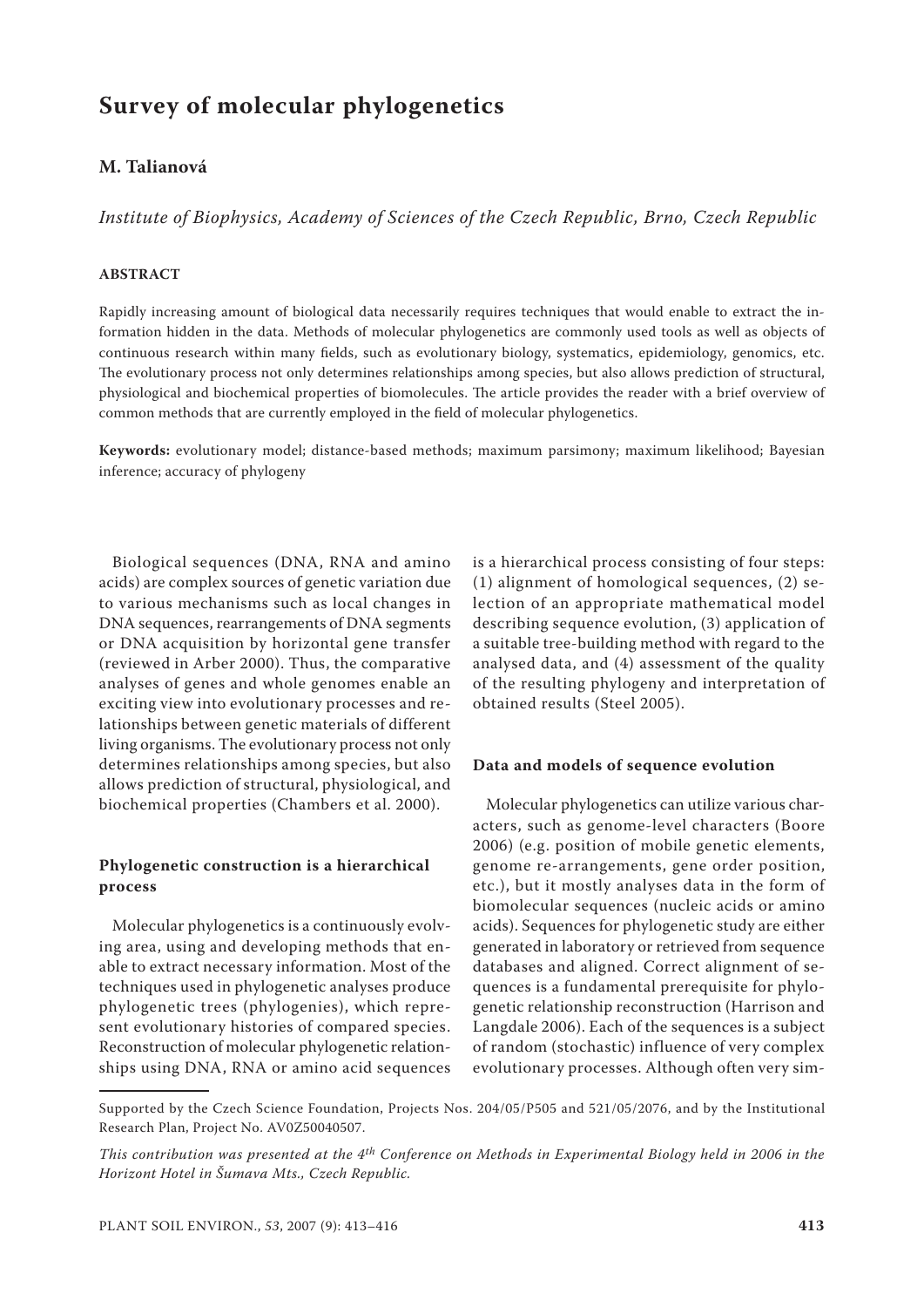plified, evolutionary processes can be described using mathematical models of evolution. Some models have very simple assumptions, while others are very complex with numerous parameters representing various biologically relevant facts of sequence evolution. Examples of such parameters are branch lengths of trees (interspeciation times and rates of mutation along the branches), parameters associated with the substitution matrix (e.g. transition/transversion bias), or parameters that describe how mutation rates vary across sites in the sequence. The knowledge of the nature of data used in analysis is an important assumption when choosing a model of evolution. The most of the tree-building methods require mathematical model of sequence evolution, to either compute "distances" between sequences (number of differences corrected for backward, parallel or multiple substitutions) or to explicitly evaluate the probabilities of changes between characters (nucleotides or amino acids) in all positions in the sequence. The simplest is the Jukes-Cantor model (Jukes and Cantor 1969) assuming equal frequency of nucleotides and equal substitution rates. More realistic models are HKY model (Hasegawa et al. 1985), General reversible model (GTR) (Rodríguez et al. 1990), Gamma-distributed-rates models (Wakeley 1994, Yang 1994) and Covarion models (Tuffley and Steel 1998). Considering evolution on the protein level, commonly used models are Dayhoff model of protein evolution (Dayhoff et al. 1978), JTT models (Jones et al. 1992), Codon mutation model (Goldman and Yang 1994), VT model (Muller and Vingron 2000), WAG model (Whelan and Goldman 2001) and many others.

The selection and assessment of the most suitable model is a crucial issue in the phylogenetic reconstruction. To statistically test the accuracy of mathematical models various methods have been developed. It is possible to perform a comparison of two models using likelihood ratio tests (LRTs) (LRT can be performed only for testing nested models, where one model is a special case of the other) (e.g. Huelsenbeck and Crandall 1997), Akaike information criterion (AIC) (Akaike 1974) or Bayesian information criterium (BIC) (Schwarz 1974); (e.g. Huelsenbeck and Crandall 1997), Akaike information criterion (AIC) (Akaike 1974) or Bayesian information criterium (BIC) (Schwarz 1974); otherwise, it is possible to test the overall adequacy of a particular model using parametric bootstrapping (e.g. Whelan et al. 2001) or Bayesian posterior prediction (Huelsenbeck et al. 2001).

**Tree-building methods** can be classified according to several criteria (Hershkovitz and Leipe 1998). The first way is to define them as either algorithm-based or criterion-based. Algorithmbased methods produce a tree by following a series of steps (e.g. clustering algorithms), while criterion-based methods use an optimality criterion (e.g. the least number of changes in the tree or the topology with a greatest probability of giving rise of analysed data) for comparing alternative phylogenies to one another and deciding, which one fits better. The second group of method-classification is represented by distance-based methods versus character-based methods. Distance-based methods compute pairwise distances according to some measure. Then, the actual data are omitted and the fixed distances are used in the construction of trees. Trees derived using character-based methods are optimised according to the distribution of actual data patterns in relation to a specified character.

**Distance-based methods** require evolutionary distance (i.e. the number of changes that have occurred along the branches between two sequences) between all pairs of taxa. To obtain relatively unbiased estimate of the evolutionary distance, it is useful to apply a specific evolutionary model that makes assumption about the nature of the evolutionary changes. The examples of distancebased methods used in molecular phylogenetics are the **Least-square method** (Cavalli-Sforza and Edwards 1967, Fitch and Margoliash 1967) or the **Unweighted pair-group method using arithmetic averages – UPGMA** (Sokal and Michener 1958). However, the most popular distance-based technique is the **Neighbor-joining method** (Saitou and Nei 1987) based on agglomerative clustering. Its major strength is the substantial computational speed that makes this method suitable for large datasets; the weakness of this method is the loss of sequence information when converting the data to pairwise distances. It also produces only one tree and thus it is not possible to examine competing hypotheses about the relationship between sequences.

**Character-based (discrete) methods** operate directly on the aligned sequences rather than on pairwise distances. **Maximum parsimony**  (Edwards and Cavalli-Sforza 1963, Fitch 1977) does not require an explicit model of sequence evolution (in contrast to neighbor joining or maximum likelihood method); it identifies the tree (or trees) that involves the smallest number of mutational changes (i.e. the shortest tree length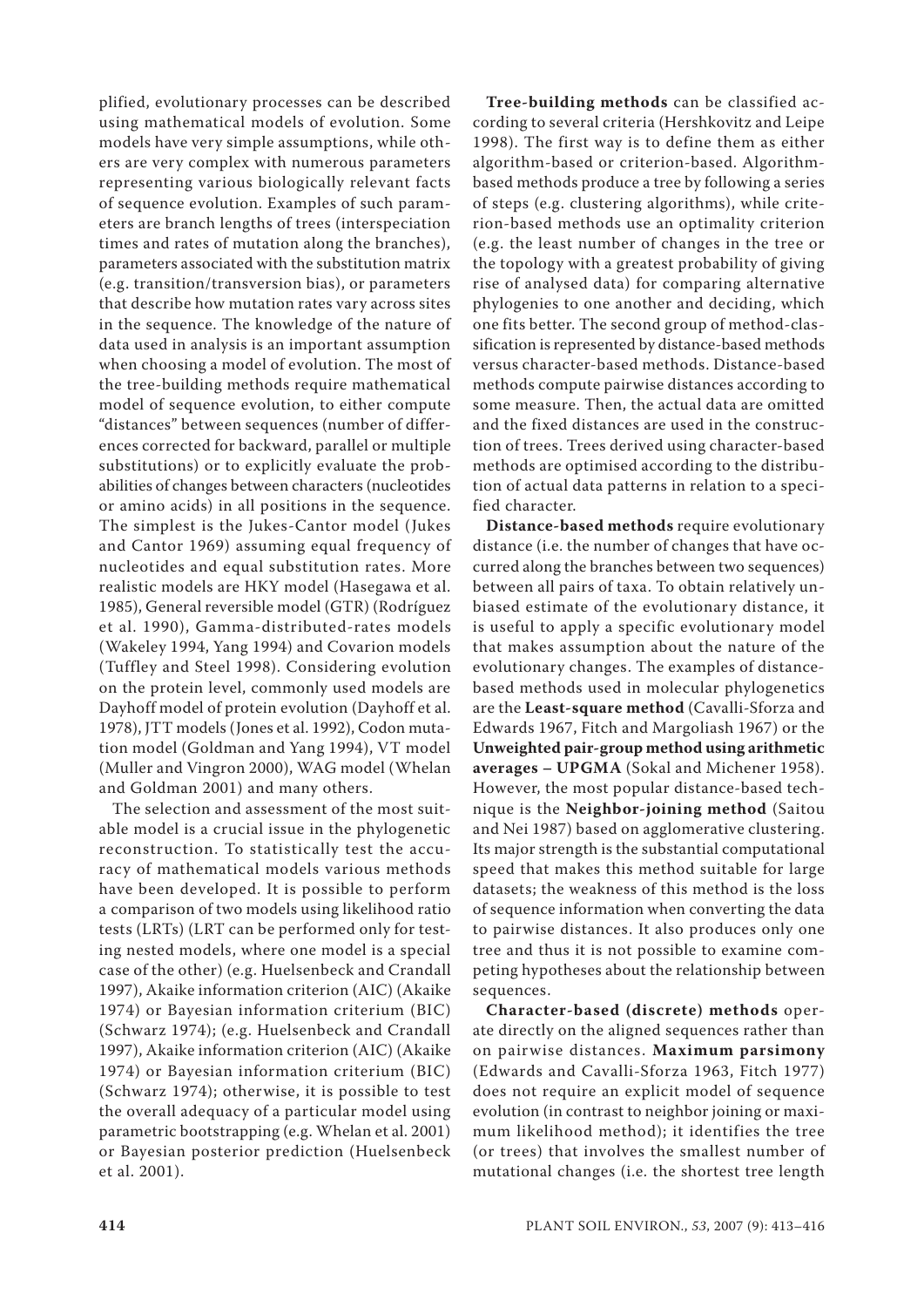or fewest evolutionary steps) necessary to explain the differences among the data under investigation. In many cases, MP methods are superior to other techniques because they are relatively free of assumptions considering nucleotide and amino acid substitution. MP works well when compared sequences are not too divergent, when the rate of nucleotide substitution is relatively constant and the number of nucleotides examined is large. Furthermore, the parsimony analysis is very useful for some types of molecular data (e.g. insertion sequences, insertions/deletions, gene order or short interspersed nuclear elements – SINEs). The typical problem of MP trees is so called "long-branch attraction" (Hendy and Penny 1989) (or similarly "short-branch attraction"). This phenomenon occurs, when rapidly (slowly) evolving sequences are artefactually inferred to be closely related.

**Maximum likelihood method** (Cavalli-Sforza and Edwards 1967, Felsenstein 1981) requires a stochastic model of sequence evolution over time. The principle of the likelihood is that the explanation, which makes the observed outcome the most likely (i.e. the most probable) to occur, is the one to be preferred. In maximum likelihood, the topology that gives the highest maximum likelihood value is chosen as the final tree. One of the strengths of the maximum likelihood method is the ease with which hypotheses about evolutionary relationships can be formulated. It enables incorporation of complex models to consider biologically important facts of sequence evolution. On the other side, this method is computationally very intensive, and thus its use can be limited for very large datasets.

Recently, likelihood-based **Bayesian inference** using Markov chain Monte Carlo technique (Rannala and Yang 1996) has become a popular and very useful method; it has been applied to numerous problems in evolutionary or systematic biology.

**Phylogenetic networks** (e.g. Maddison 1997, Huson and Bryan 2006, Jin et al. 2006) enable to model evolutionary processes of organisms where non-tree events (reticulations) took part. The reticulations arise due to horizontal gene transfer, hybrid speciation or recombination events, and thus create specific links among organisms.

# **Accuracy of phylogenetic tree**

With the increasing emphasis in biology on reconstruction of phylogenetic trees, questions

have arisen as to how confident one should be in a given phylogenetic tree and how the support for phylogenetic trees should be measured. The most commonly used methods are non-parametric bootstrap test (Felsenstein 1985) and jack-knife test (Efron 1982), based on random resampling of the original dataset (Efron 1982). These techniques provide a measure of "confidence" for each clade of an observed tree, based on the proportion of bootstrap trees showing the same branching pattern. Another way of testing the reliability of phylogeny is parametric Bayesian inference (reviewed in Huelsenbeck et al. 2001) where the parameters such as the tree topology, branch lengths, or substitution parameters, are assessed by posterior probabilities.

However, when assessing accuracy of resulting phylogeny, one should be cautious when interpreting the results. Besides relying on test values, various biologically relevant facts causing artefactual relationships in the phylogeny (e.g. bad experiment design, characteristics of the data, sources of homoplasy – parallelism, convergence, horizontal gene transfer) should be considered.

## **Implementation of phylogenetic methods**

On the website http://evolution.genetics.washington.edu/phylip/software.html#methods is a comprehensive overview of various phylogenetic packages and programs. These are arranged according to different criteria, some of them are free, some commercial.

# **REFERENCES**

- Akaike H. (1974): A new look at the statistical model identification. IEEE T. Automat. Contr., *19*: 716–723.
- Arber W. (2000): Genetic variation: molecular mechanisms and impact on microbial evolution. FEMS Microbiol. Rev., *24*: 1–7.
- Boore J.L. (2006): The use of genome-level characters for phylogenetic reconstruction. Trends Ecol. Evol., *21*: 439–446.
- Cavalli-Sforza L.L., Edwards A.W.F. (1967): Phylogenetic analysis: Models and estimation procedures. Am. J. Hum. Genet., *19*: 233–257.
- Chambers J.K., Macdonald L.E., Sarau H.M., Ames R.S., Freeman K., Foley J.J., Zhu Y., McLaughlin M.M., Murdock P., McMillan L., Trill J., Swift A., Aiyar N., Taylor P., Vawter L., Naheed S., Szekeres P., Hervieu G., Scott C., Watson J.M., Murphy A., Duzic E.,